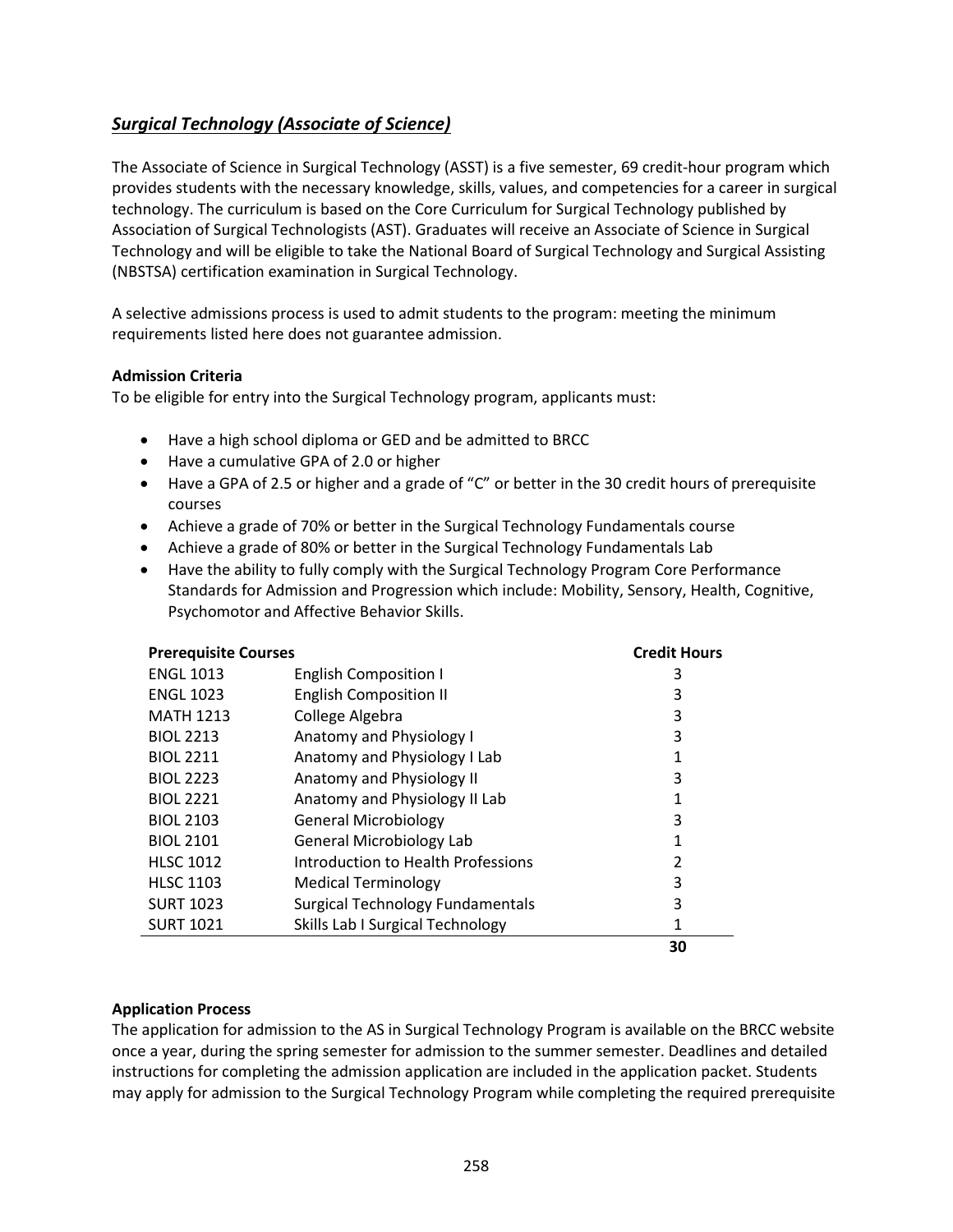classes during the spring semester; final acceptance will be determined at the end of the semester. Priority is given to applicants who have completed the prerequisite courses at a level which indicates potential for success in the program and who demonstrated understanding of the demands of the profession.

Students admitted to the Surgical Technology program will receive additional instructions regarding program requirements. Costs for all requirements are borne by the student. Additional requirements for students admitted to the program include but are not limited to:

- submission of personal health history
- submission of a physical examination
- a TB skin test
- various immunizations/vaccinations
- a urine drug screen
- CPR certification
- Criminal Background Check

## **Urine Drug Screen**

A positive urine drug screen or any attempt to tamper with a specimen may disqualify an applicant and/or result in dismissal from the Surgical Technology program.

## **Criminal Background Check**

Applicants to the Surgical Technology Program must submit a criminal background check, with all costs incurred by the student. Applicants who have been charged with, pled guilty or nolo contendere to, been convicted of, or committed a criminal offense that involves a crime of violence or distribution of drugs may not be allowed to complete the practicum component of the program.

# **Program Outcomes. Upon successful completion of the program, the graduate will be able to:**

- 1. Display civic-minded values, acknowledging the dignity, equality and the value of every individual in order to practice ethically and legally in the role of the surgical technologist.
- 2. Demonstrate behavior that reflects integrity, supports objectivity and promotes trust in the profession and its practitioners.
- 3. Apply intercultural, diversity and developmental concepts in the delivery of perioperative patient care as the surgical technologist.
- 4. Integrate knowledge from biological and psychological sciences with concepts of surgical technology to perform the role of the surgical technologist.
- 5. Perform proficiently and competently as an entry-level surgical technologist in the cognitive, psychomotor and affective learning domains.
- 6. Communicate appropriately and interact effectively with patients, members of the surgical team, and the community with sensitivity and appreciation for individual differences.
- 7. Display responsible habits which lead to life-long professional and personal growth.

#### **RECOMMENDED PROGRAM OF STUDY**

| <b>First Semester</b> |                              | <b>Credit Hours</b> |
|-----------------------|------------------------------|---------------------|
| HLSC 1012             | Intro, to Health Professions |                     |
| <b>HLSC 1103</b>      | Medical Terminology          |                     |